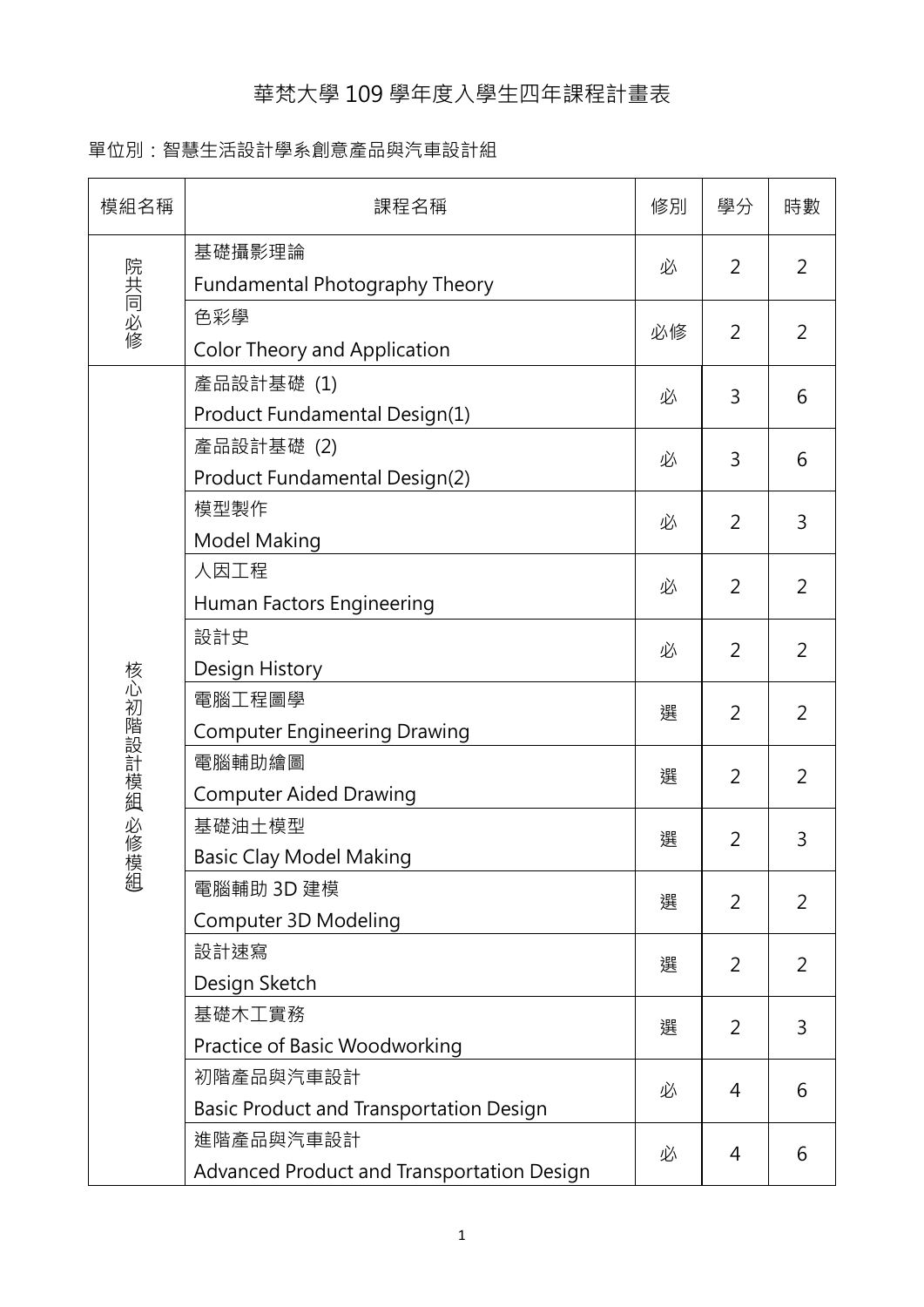|               | 材料與製造                                  | 必 | 3              | 3              |
|---------------|----------------------------------------|---|----------------|----------------|
|               | Material and Manufacturing             |   |                |                |
|               | 產品結構                                   | 選 | 2              | 2              |
|               | <b>Product Structure</b>               |   |                |                |
|               | 初階數位手繪技法                               | 選 | $\overline{2}$ | 3              |
|               | <b>Basic Digital Free Hand Drawing</b> |   |                |                |
|               | 進階數位手繪技法                               | 選 | 2              | 3              |
| 核心初階設計模組 必修模組 | Advanced Digital Free Hand Drawing     |   |                |                |
|               | 設計方法                                   | 選 | 2              | $\overline{2}$ |
|               | Design Methodology                     |   |                |                |
|               | 設計賞析                                   | 選 | 2              | $\overline{2}$ |
|               | Appreciation to the Design             |   |                |                |
|               | 設計思考                                   | 選 | 2              | $\overline{2}$ |
|               | Design Thinking                        |   |                |                |
|               | 創意行旅設計                                 | 選 | 2              | $\overline{2}$ |
|               | <b>Creative Traveling Design</b>       |   |                |                |
|               | 設計行旅體驗                                 | 選 | 3              | 3              |
|               | Design Traveling                       |   |                |                |
|               | 初階設計開發                                 | 必 | 4              | 6              |
|               | <b>Basic Design Development</b>        |   |                |                |
|               | 進階設計開發                                 | 必 | 4              | 6              |
|               | <b>Advanced Design Development</b>     |   |                |                |
|               | 人機介面設計                                 | 選 | 2              | $\overline{2}$ |
|               | Man-Machine Interface Design           |   |                |                |
|               | 專利與設計                                  | 選 | $\overline{2}$ | 2              |
|               | Patent and Design                      |   |                |                |
|               | 參數數位設計                                 | 選 | 2              | 2              |
| 核心進階設計模組 必修模組 | Parameter Digital Design               |   |                |                |
|               | 使用者經驗設計                                | 選 | $\overline{2}$ | $\overline{2}$ |
|               | <b>User Experienced Design</b>         |   |                |                |
|               | 使用者數位介面設計                              | 選 | 2              | 2              |
|               | Digital Interface Design               |   |                |                |
|               | 校外實習(1)                                | 選 | 3              | $\overline{0}$ |
|               | Practice(1)                            |   |                |                |
|               | 設計專題 (1)                               | 必 | 4              | 6              |
|               | Project Design (1)                     |   |                |                |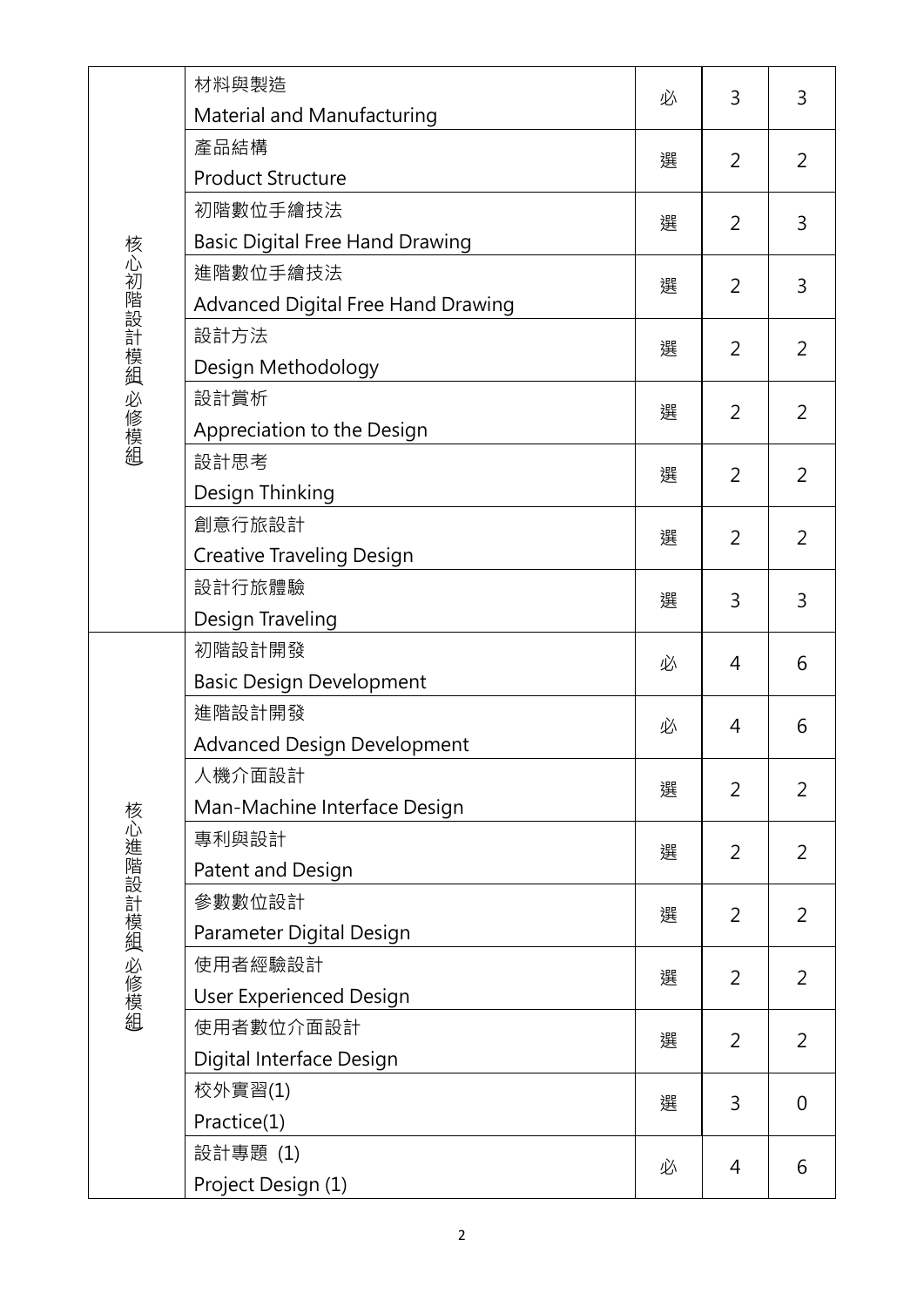|               | 設計專題 (2)                                   | 必  | 4              | 6              |
|---------------|--------------------------------------------|----|----------------|----------------|
|               | Project Design (2)                         | 選  | $\overline{2}$ | 2              |
|               | 設計經營與管理                                    |    |                |                |
|               | Design Operating and Management            |    |                |                |
|               | 包裝設計                                       | 選  | 2              | $\overline{2}$ |
| 核心進階設計模組 必修模組 | Package Design                             |    |                |                |
|               | 作品與發表                                      | 選  | $\overline{2}$ | $\overline{2}$ |
|               | Design Presentation and Portfolio          |    |                |                |
|               | 展示設計                                       | 選  | 2              | 2              |
|               | <b>Exhibition Design</b>                   |    |                |                |
|               | 校外實習(2)                                    | 選  | 3              | $\Omega$       |
|               | Practice(2)                                |    |                |                |
|               | 物聯網概論                                      | 選  | 3              | 3              |
|               | Introduction to IOT                        |    |                |                |
|               | 物聯網 App 開發                                 | 選  | 3              | 3              |
|               | <b>IOT APP Development</b>                 |    |                |                |
| 智能產品模         | 智慧產品開發(1)                                  | 選  | 3              | 3              |
|               | Development of Smart Products (1)          |    |                |                |
|               | 智慧產品開發(2)                                  | 選  | 3              | 3              |
|               | Development of Smart Products (2)          |    |                |                |
|               | 智能產品開發                                     | 選  | 2              | 3              |
|               | <b>Smart Product Design</b>                |    |                |                |
|               | 3D 曲面建模                                    | 選修 | 2              | $\overline{2}$ |
|               | Nurbs 3D Modeling                          |    |                |                |
| 參數式設計模組       | 參數數位設計                                     | 選修 | 2              | 2              |
|               | Parameter Digital Design                   |    |                |                |
|               | 參數設計實務應用                                   | 選修 | 2              | 2              |
|               | Parametric Design Application              |    |                |                |
|               | 陶瓷工藝                                       | 選修 | 2              | 3              |
| 陶瓷藝術創作模組      | Ceramic Craft                              |    |                |                |
|               | 陶藝創作                                       | 選修 | 2              | 3              |
|               | <b>Ceramic Creation</b>                    |    |                |                |
|               | 陶瓷 3D 列印理論與實務                              | 選修 | 2              | 3              |
|               | Theory and Practice of Ceramic 3D Printing |    |                |                |
|               | 陶瓷 3D 列印創作                                 | 選修 | 2              | 3              |
|               | <b>Ceramic 3D Printing Creation</b>        |    |                |                |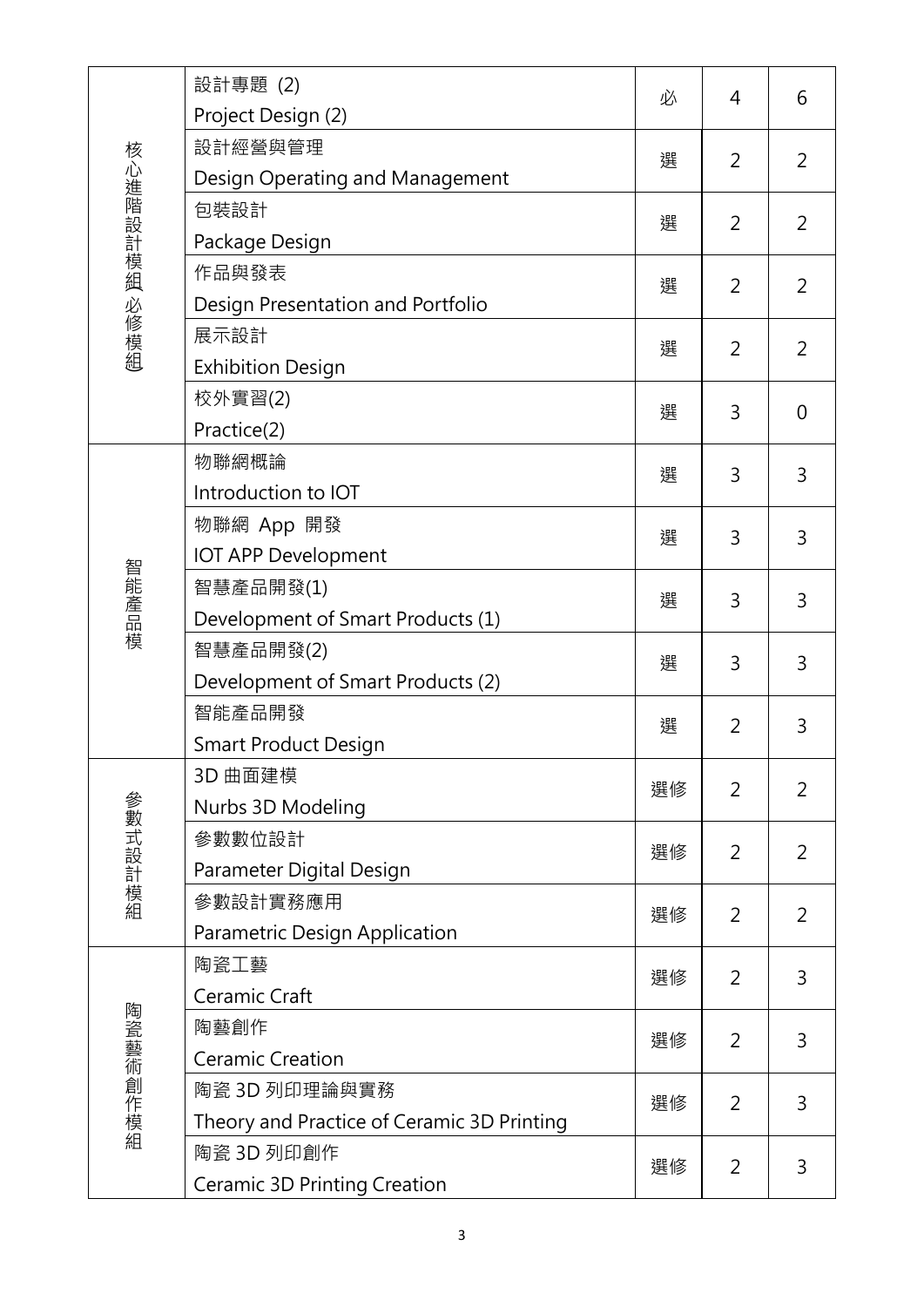| 汽車設計模組      | 進階油土模型<br><b>Advanced Clay Modelling</b>        | 選 | 2              | 3              |
|-------------|-------------------------------------------------|---|----------------|----------------|
|             | 電腦輔助繪圖<br><b>Computer Aided Drawing</b>         | 選 | 2              | $\overline{2}$ |
|             | 初階數位自由手繪<br>Basic Digital Sketch & Rendering    | 撰 | $\overline{2}$ | 3              |
|             | 進階數位自由手繪<br>Advanced Digital Sketch & Rendering | 選 | 2              | 3              |
|             | 初階自由形態 3D 建構<br>Basic Freeform 3D Modeling      | 撰 | $\overline{2}$ | 3              |
|             | 進階自由形態 3D 建構<br>Advanced Freeform 3D Modeling   | 選 | $\overline{2}$ | 3              |
|             | 時尚運用<br><b>Fashion Applications</b>             | 選 | 2              | $\overline{2}$ |
| (全校性)時尚設計模組 | 初階金工設計<br><b>Basic Metalsmith and Design</b>    | 選 | $\overline{2}$ | 3              |
|             | 進階金工設計<br>Advanced Metalsmith and Design        | 選 | $\overline{2}$ | 3              |
|             | 初階皮革設計<br><b>Basic Leather Design</b>           | 撰 | $\overline{2}$ | 3              |
|             | 進階皮革設計<br><b>Advanced Leather Design</b>        | 撰 | $\overline{2}$ | 3              |